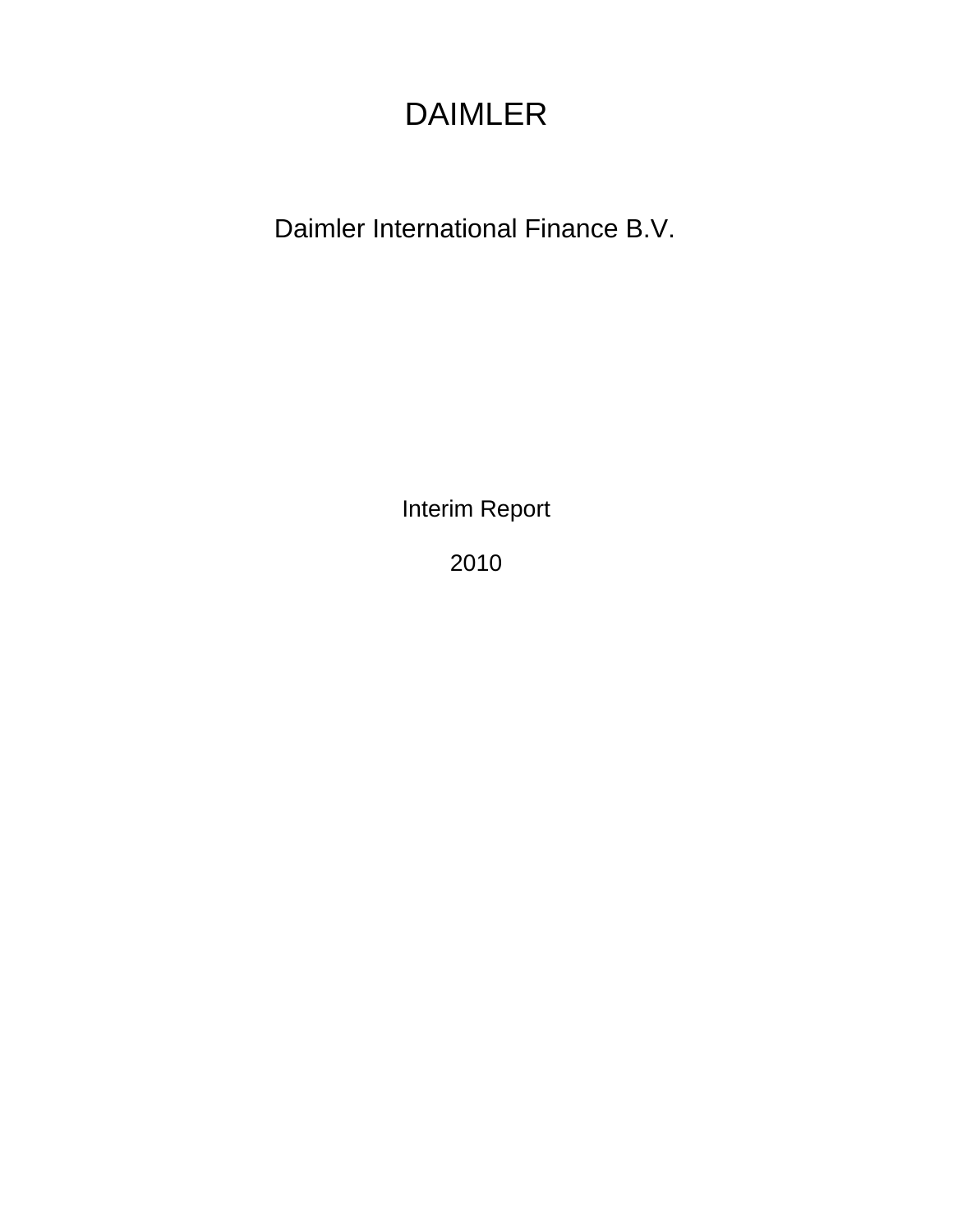# **Contents**

### **Page:**

| 2  | <b>Supervisory Board</b><br>Board of Management<br>Registered office          |
|----|-------------------------------------------------------------------------------|
| 3  | Report of the Board of Management                                             |
| 5  | <b>Responsibility Statement</b>                                               |
| 6  | Balance sheet as at June 30, 2010 - unaudited-                                |
| 8  | Profit and loss account for the half-year ended<br>June 30, 2010 - unaudited- |
| 9  | Cash flow statement -unaudited-                                               |
| 10 | Notes to the unaudited accounts as at June 30, 2010                           |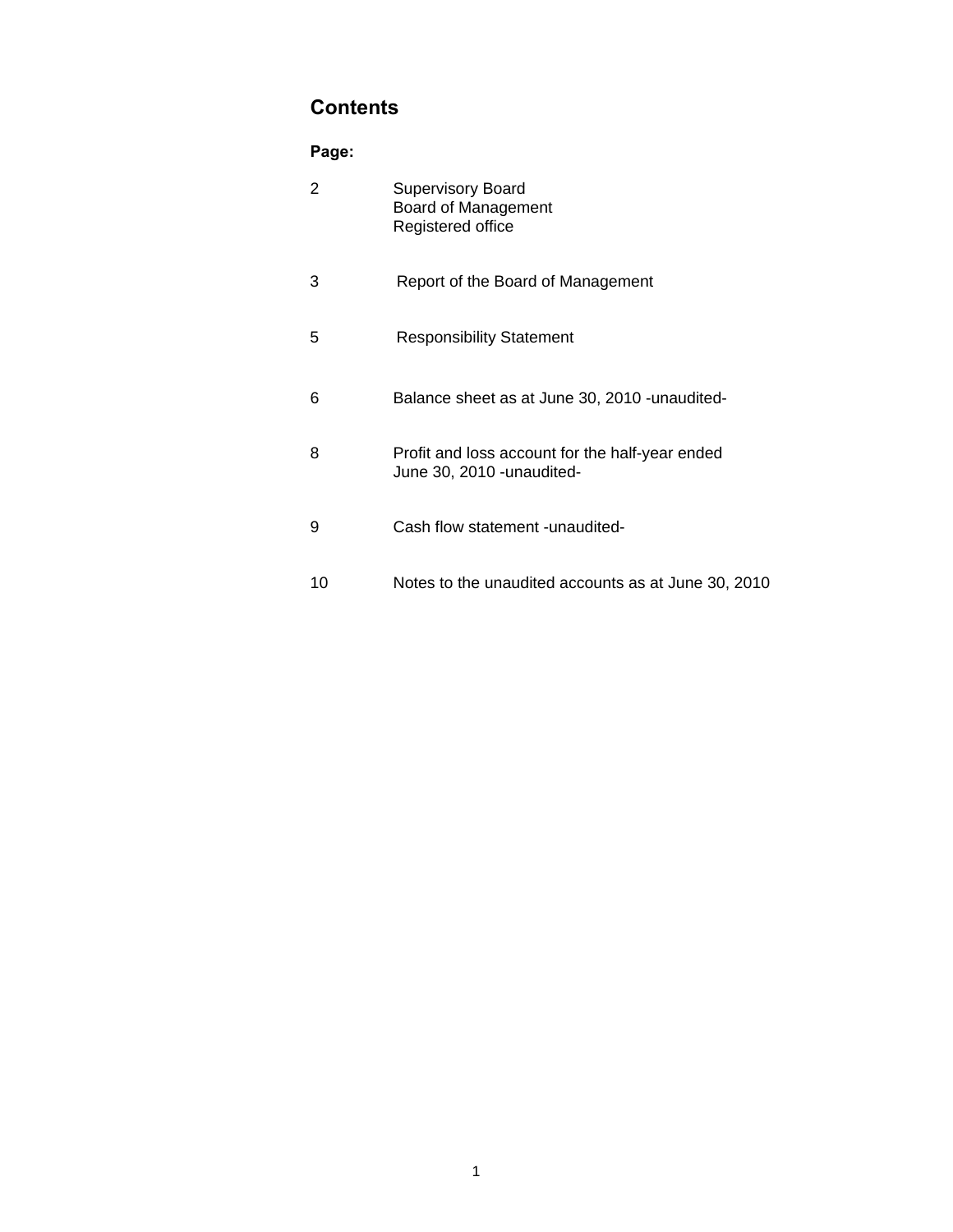# **Supervisory Board**

• U. Tüchter Chairman

• Dr. B. Niess

- P. Zirwes
- K. Schäfer

### **Board of Management**

- P. Derks
- H. Wendroth
- Mr. M. van Pelt

# **Registered office**

Van Deventerlaan 50 NL – 3528 AE Utrecht Telephone: +31 30 6059302 Telefax: +31 30 6054287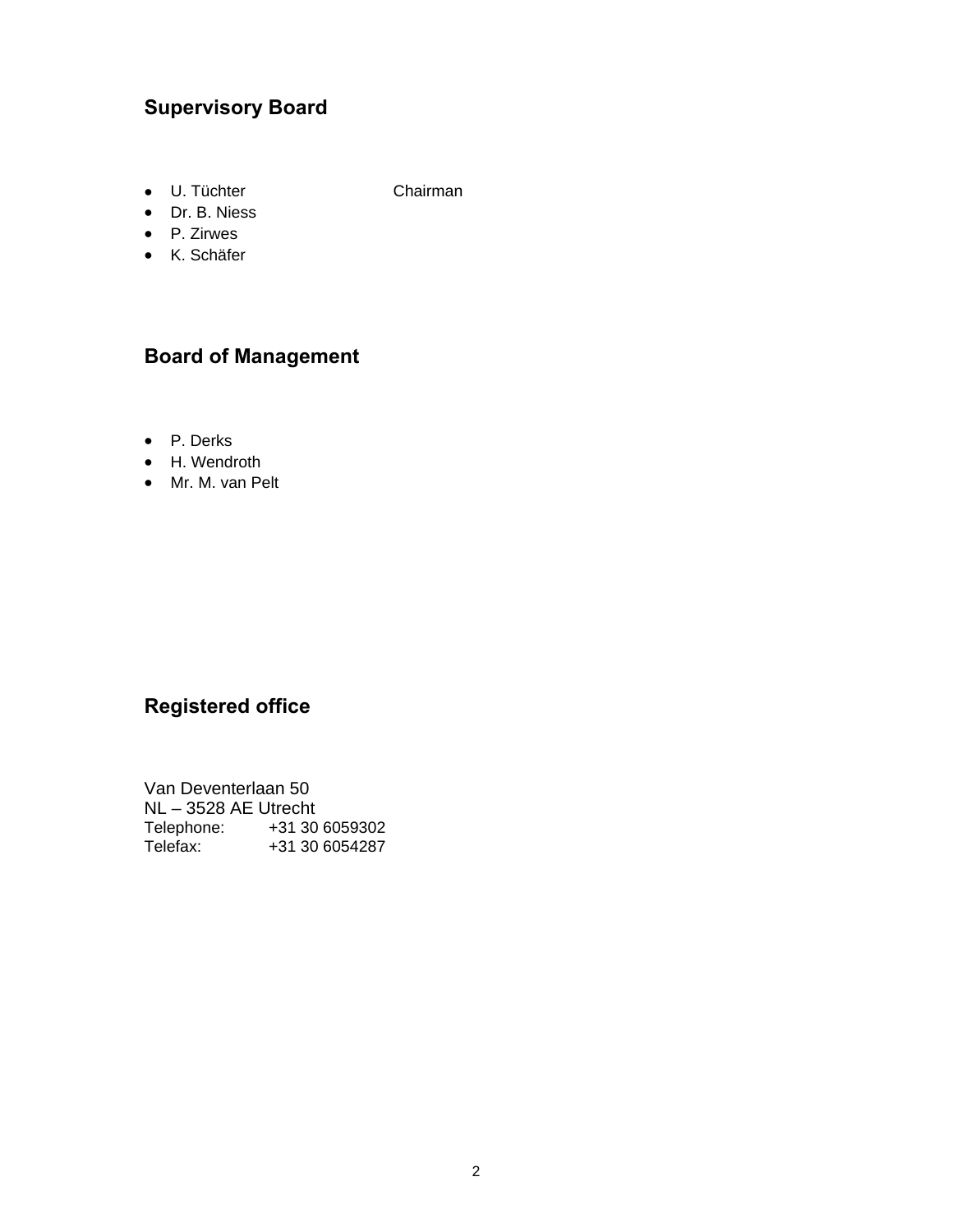### **Report of the Board of Management**

#### **General**

Daimler International Finance B.V. (or "the Company") finances part of the activities of the Daimler Group. As at 31 December 2009 the authorized capital of the Company was EUR 2,500,000 divided into 5,000 ordinary shares of EUR 500 nominal value, of which 1,000 shares have been issued and fully paid. Each share carries one vote at general meetings of shareholders.

The Euro Medium Term Note Program (EMTN) issues of Daimler International Finance B.V. are irrevocably guaranteed by Daimler AG. These bonds have long-term ratings of A3 (negative outlook) from Moody's Investors Service, BBB+ (stable) from Standard & Poor's Ratings Group and BBB+ (positive) from Fitch Ratings respectively. These ratings rely on the performance of the Daimler Group.

The bonds issued by Daimler International Finance B.V. are listed on the Luxembourg Stock Exchange.

As in previous years, the company's liquid funds have been made available to companies within the Daimler Group by way of intercompany loans.

#### **Development 1 st half of 2010**

During the first months the creditworthiness of some European governments negatively affected the Euro and caused higher risk aversion on investor side. In the meantime, the European Monetary Union has agreed on a new stability pact that was well received by the financial markets.

End of January, two bonds were issued by Daimler International Finance B.V., i.e. JPY 3 billion and USD 150 million both maturing January 2012. Resulting proceeds are fully hedged and allocated to group companies. Mid of June, an EMTN of EUR 600 million matured and was repaid.

Since end of 2009 the financial fixed assets of the Company decreased by EUR 817 million to a level of EUR 9.812 billion as per June 30, 2010.

The financial result after taxation amounts to EUR -2.482 million. The included interest result developed in line with the balance sheet development during the course of the year. Accounting market valuations resulting from hedging items and hedged items caused a negative impact on the P&L account. However, these valuation impacts will be reversed until the respective maturity dates.

#### **Outlook**

The Board of Management expects stable contributions from its inter-company lending in line with planning. We expect that the valuation arising from hedging transactions can strongly influence the result at year end 2010.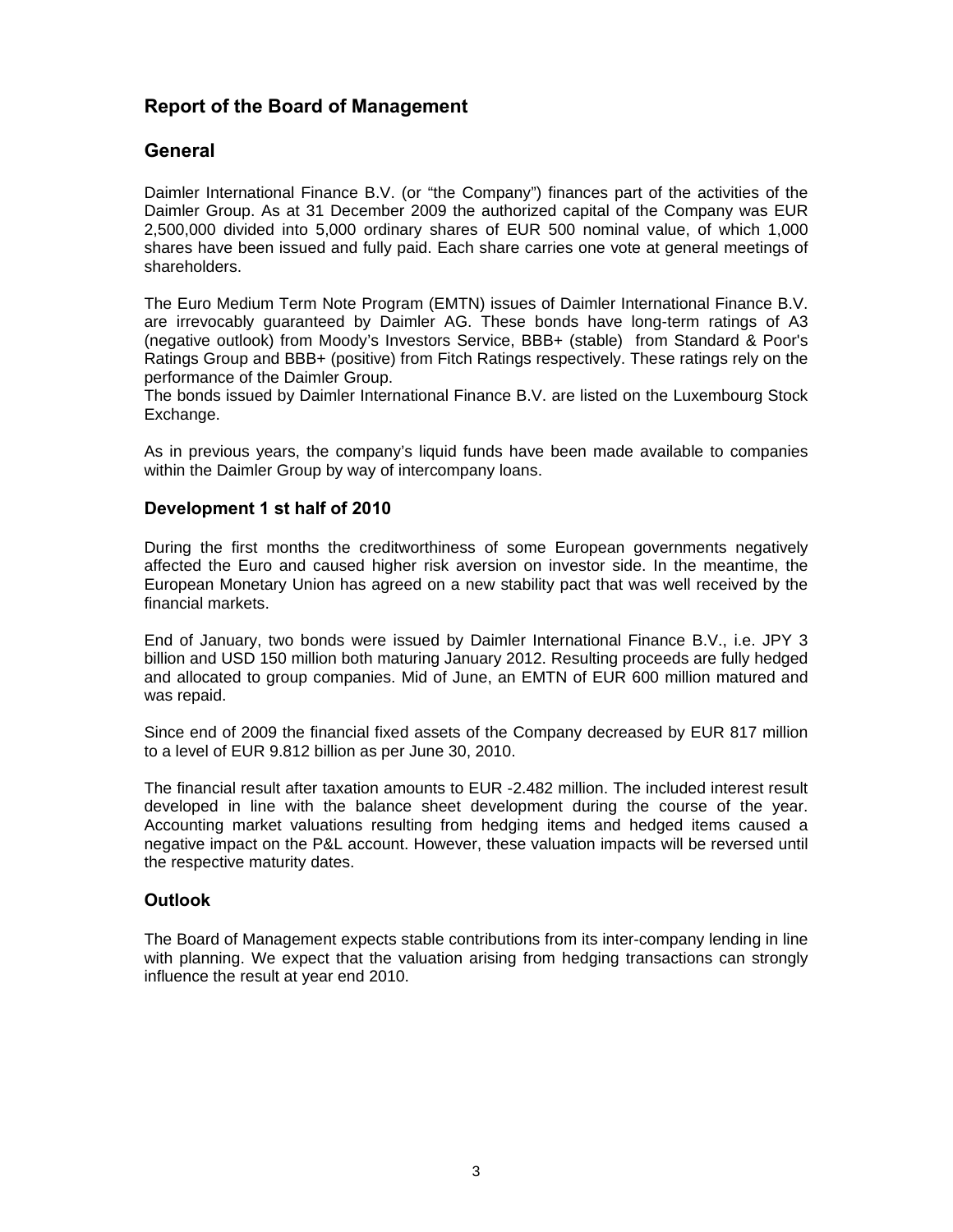#### **Events after the closing date**

Since the reporting date of June 30, 2010, there have been no further occurrences that are of major significance for the Company.

Utrecht, August 26, 2010

Daimler International Finance B.V. The Board of Management

Mr. M. van Pelt **P. Derks** H. Wendroth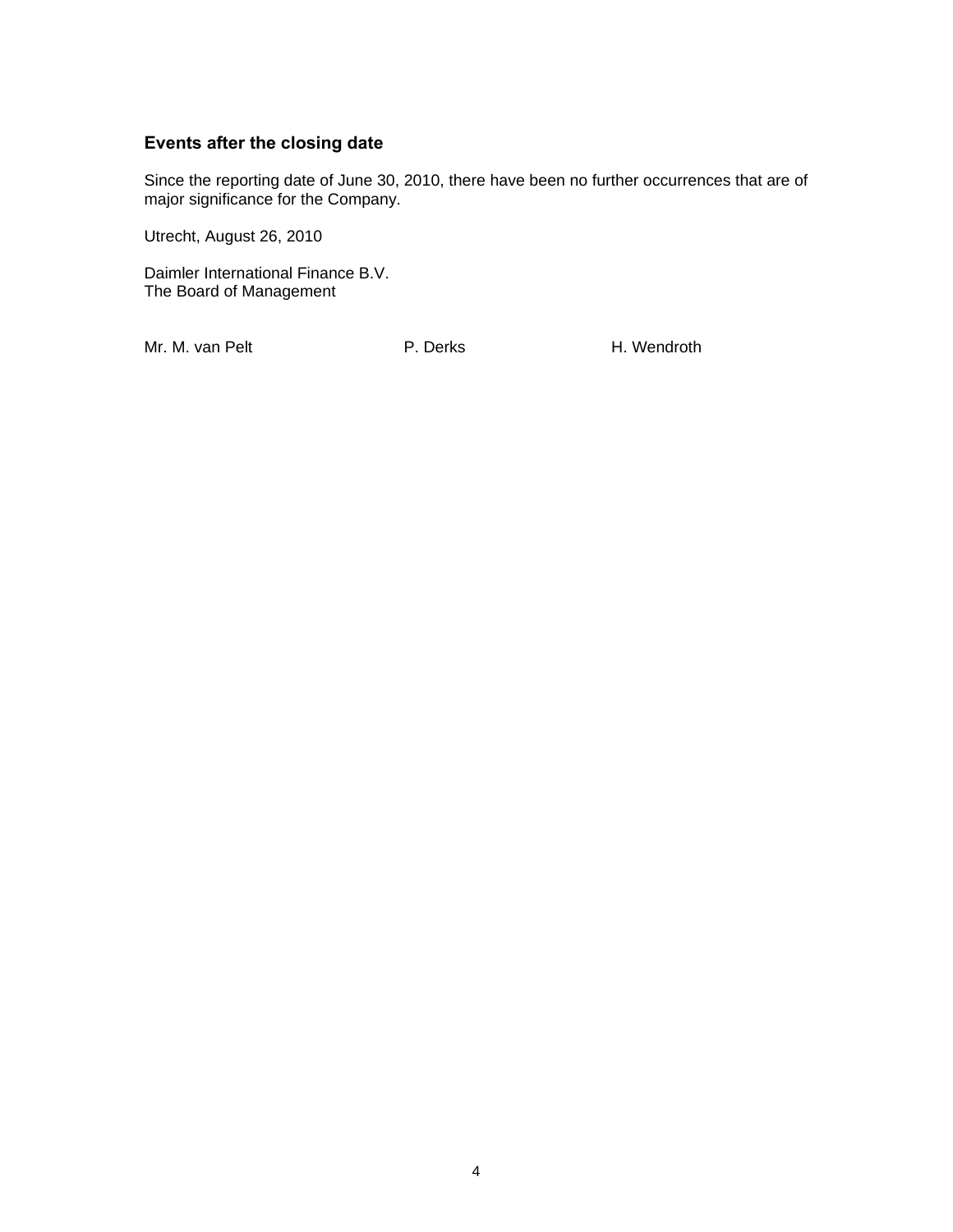#### **Responsibility Statement**

To the best of our knowledge, and in accordance with the applicable reporting principles for interim financial reporting, the **Interim Report 2010** gives a true and fair view of the assets, liabilities, financial position and profit or loss of Daimler International Finance B.V.. The interim management report includes a fair review of the development and performance of the business and the position of Daimler International Finance B.V., together with a description of the principal opportunities and risks associated with the expected development of Daimler International Finance B.V. for the remaining months of the year.

Utrecht, August 26, 2010

Daimler International Finance B.V. The Board of Management

Mr M. van Pelt **P. Derks** H. Wendroth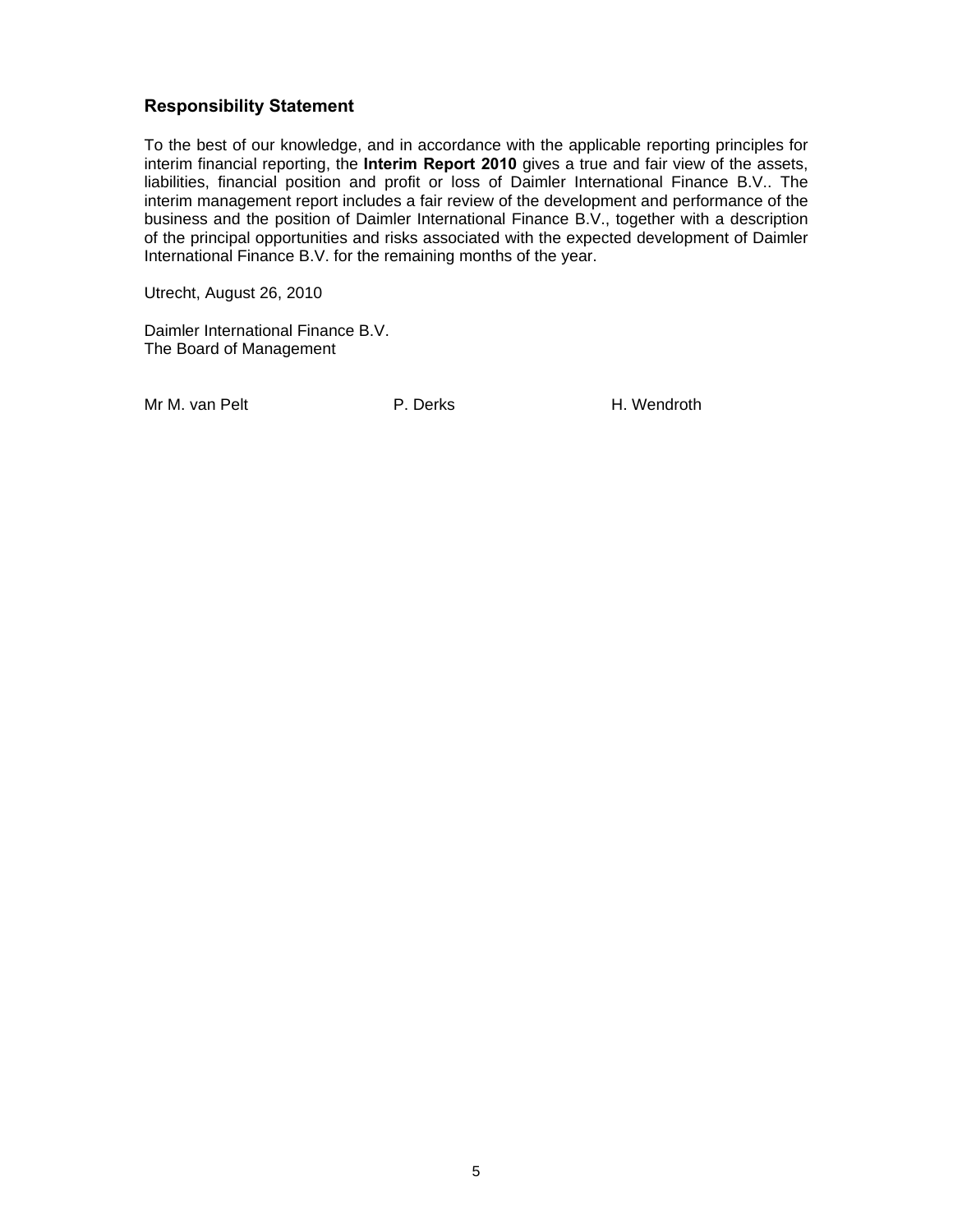#### **Daimler International Finance B.V. Balance sheet as at June 30, 2010 (before profit appropriation x EUR1,000) -unaudited-**

|                                     | <b>Note</b>    | 30-06-2010 |            | 31-12-2009 |            |
|-------------------------------------|----------------|------------|------------|------------|------------|
| <b>ASSETS</b>                       |                |            |            |            |            |
| <b>FIXED ASSETS</b>                 |                |            |            |            |            |
| $\Diamond$ Financial fixed assets   |                |            |            |            |            |
| Affiliated companies                | 1              | 9,710,195  |            | 10,495,591 |            |
| Other financial assets              | $\overline{2}$ | 102,077    |            | 134,226    |            |
|                                     |                |            | 9,812,272  |            | 10,629,817 |
| <b>CURRENT ASSETS</b>               |                |            |            |            |            |
| ◊ Receivables:                      |                |            |            |            |            |
| Affiliated companies                | 3              | 300,095    |            | 509,692    |            |
| Defered tax assets                  | 4              | 102        |            |            |            |
| Tax receivables                     | 5              | 243        |            | 388        |            |
|                                     |                |            | 300,440    |            | 510,080    |
| $\Diamond$ Cash at bank and in hand | 6              |            | 4,793      |            | 32,222     |
|                                     |                |            | 10,117,505 |            | 11,172,119 |

.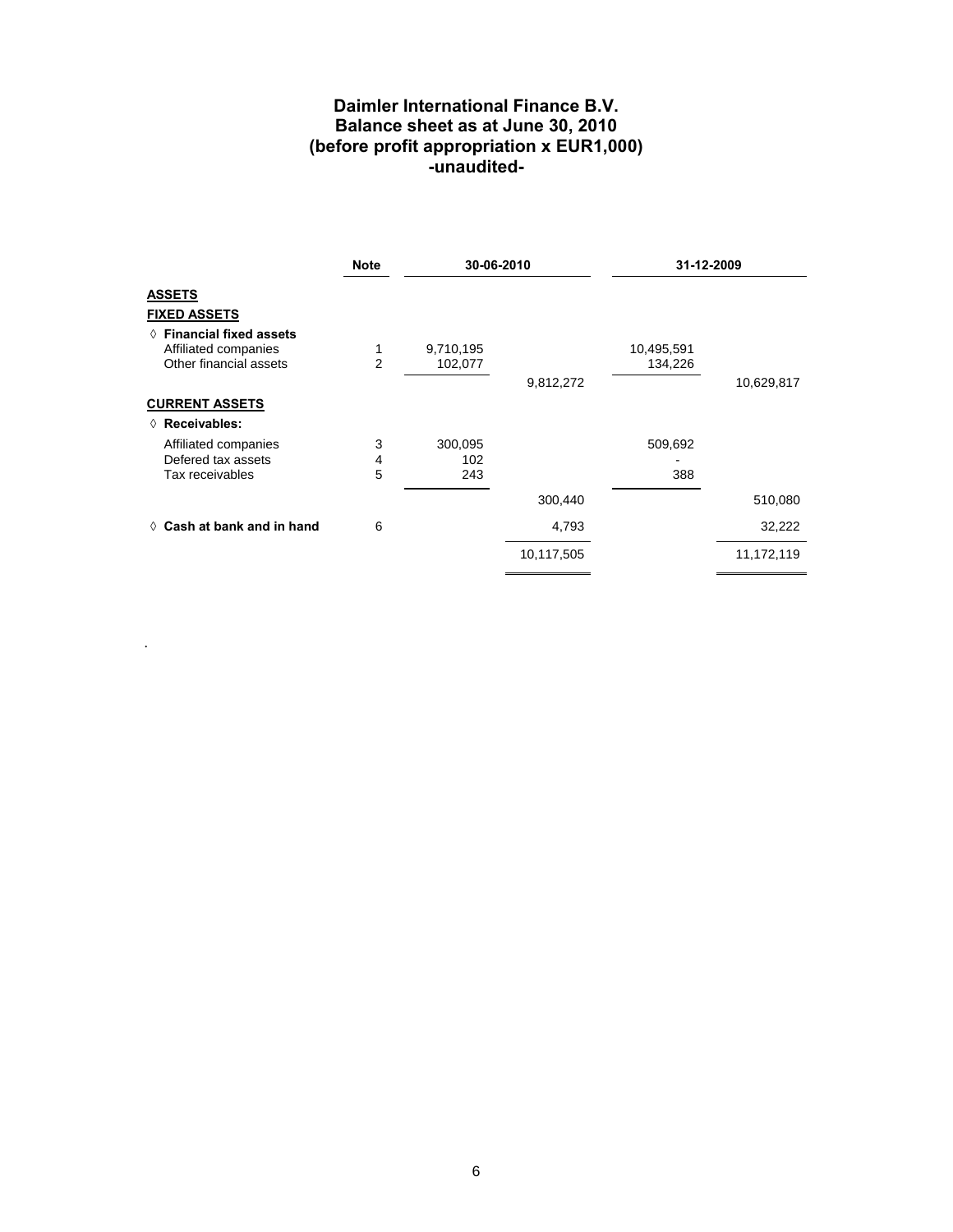#### **Daimler International Finance B.V. Balance sheet as at June 30, 2010 (before profit appropriation x EUR1,000) -unaudited-**

|                                                                           | <b>Note</b>              | 30-06-2010                     |             | 31-12-2009                     |            |
|---------------------------------------------------------------------------|--------------------------|--------------------------------|-------------|--------------------------------|------------|
| <b>LIABILITIES</b>                                                        |                          |                                |             |                                |            |
| ◊ Shareholders' equity                                                    | 7                        |                                |             |                                |            |
| <b>Issued capital</b><br>Other reserves<br>Profit                         |                          | 500<br>21,266<br>(2, 482)      |             | 500<br>20,676<br>1,876         |            |
|                                                                           |                          |                                | 19,284      |                                | 23,052     |
| ◊ Provisions                                                              | 8                        |                                | 44          |                                | 44         |
| $\Diamond$ Deferred tax liabilities                                       | 4                        |                                | $\mathbf 0$ |                                | 1,368      |
| ◊ Long-term liabilities                                                   |                          |                                |             |                                |            |
| <b>EMTN</b> issues<br>Affiliated companies<br>Other financial liabilities | 9<br>9<br>$\overline{2}$ | 6,448,472<br>69,589<br>159,158 |             | 8,446,619<br>434,393<br>37,618 |            |
| ♦ Short-term liabilities                                                  |                          |                                | 6,677,219   |                                | 8,918,630  |
|                                                                           |                          |                                |             |                                |            |
| <b>EMTN</b> issues                                                        | 9                        | 2,147,015                      |             | 597,989                        |            |
| Loans from affiliated companies                                           | 9                        | 960,210                        |             | 1,110,073                      |            |
| Other liabilities affiliated companies                                    |                          | 46,147                         |             | 65,717                         |            |
| Taxation and social security<br>premiums                                  | 10                       | 15                             |             | 36                             |            |
| Other liabilities and accruals                                            | 11                       | 267,571                        |             | 455,210                        |            |
|                                                                           |                          |                                | 3,420,958   |                                | 2,229,025  |
|                                                                           |                          |                                | 10,117,505  |                                | 11,172,119 |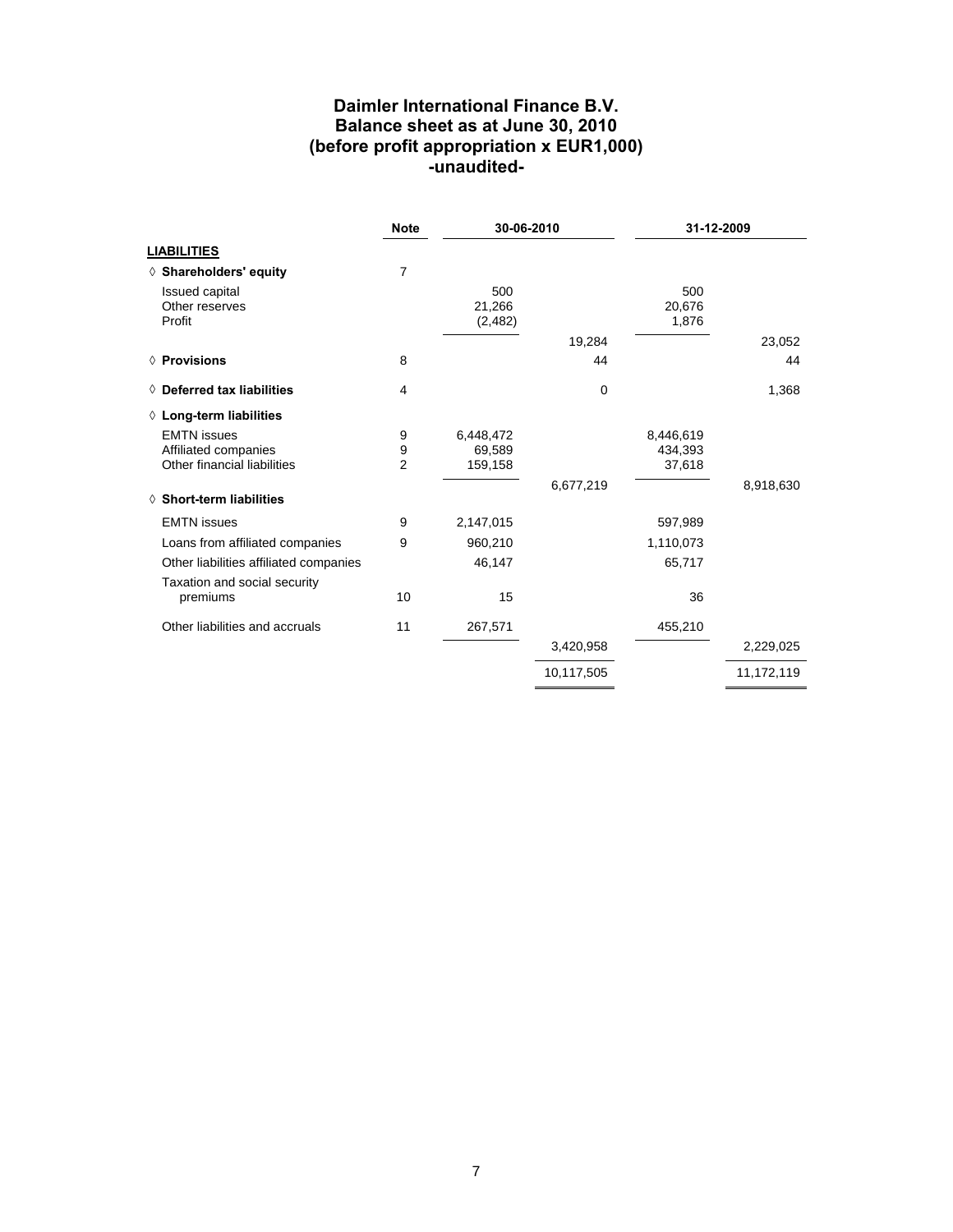#### **Daimler International Finance B.V. Profit and loss account for the half-year ended June 30, 2010 (x EUR1,000) -unaudited-**

|                                                                                                                                                                                                              | <b>Note</b> | 30-06-2010                               |          |                                           | 30-06-2009 |  |
|--------------------------------------------------------------------------------------------------------------------------------------------------------------------------------------------------------------|-------------|------------------------------------------|----------|-------------------------------------------|------------|--|
| $\Diamond$ Interest income                                                                                                                                                                                   |             | 447,260                                  |          | 442,415                                   |            |  |
| $\Diamond$ Interest expenses<br>Interest expense excl. valuation<br>impact of derivatives<br>Valuation impact of derivatives<br>Net interest result                                                          | 12          | (442,393)<br>(3,980)                     | 887      | (434, 043)<br>(5,734)                     | 2,638      |  |
| $\Diamond$ External costs and other<br>Operating costs<br>Commissions in relation to<br><b>EMTN</b> issues<br>Wages and salaries<br>Social security charges<br>Pension charges and<br>early retirement costs | 13          | (468)<br>(3,618)<br>(92)<br>(16)<br>(24) |          | (222)<br>(3,060)<br>(110)<br>(15)<br>(14) |            |  |
|                                                                                                                                                                                                              |             |                                          | (4,218)  |                                           | (3, 421)   |  |
| PROFIT BEFORE TAX                                                                                                                                                                                            |             |                                          | (3, 331) |                                           | (783)      |  |
| $\Diamond$ Taxation                                                                                                                                                                                          | 14          |                                          | 849      |                                           | 196        |  |
| <b>NET PROFIT</b>                                                                                                                                                                                            |             |                                          | (2, 482) |                                           | (587)      |  |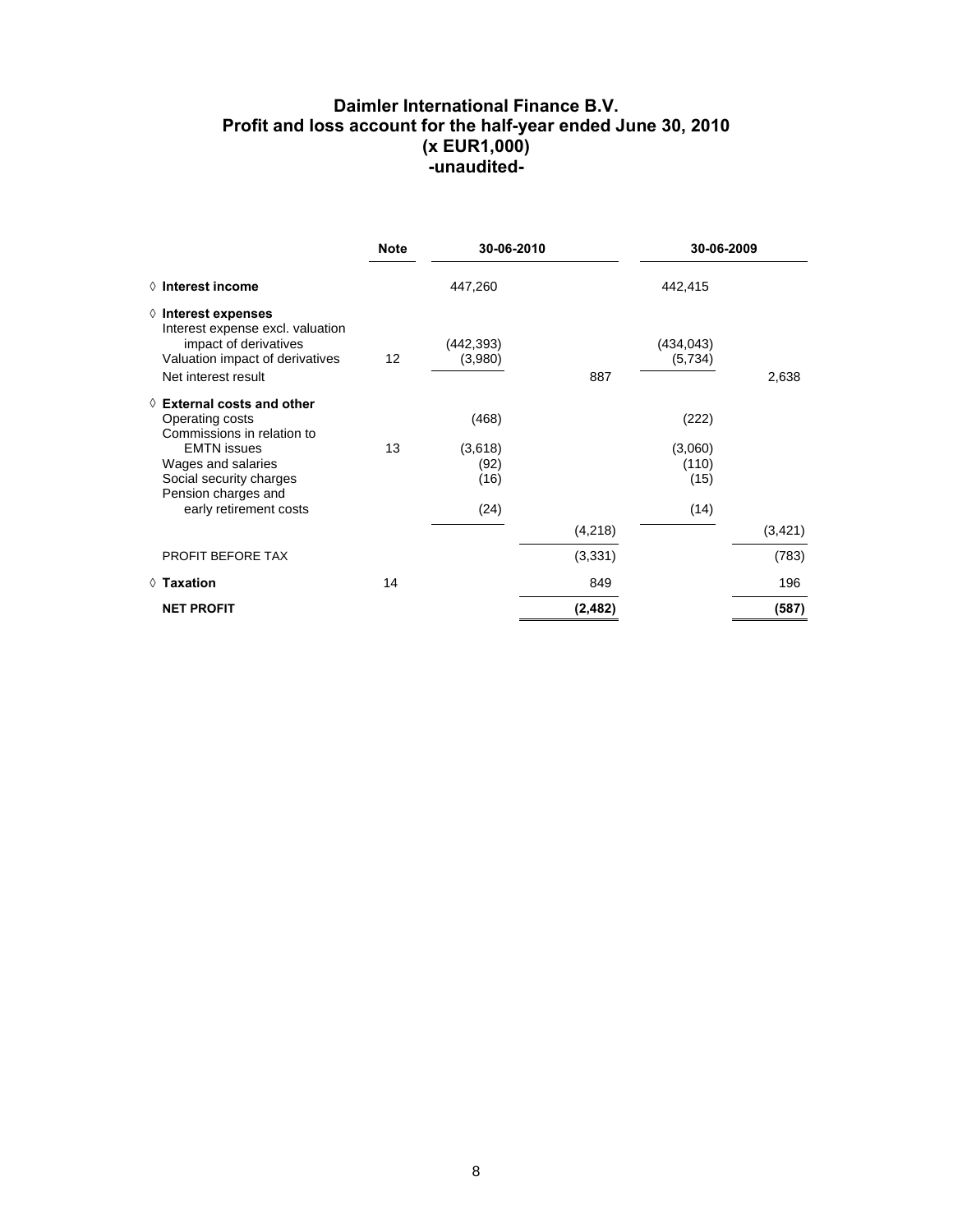#### **Cash Flow statement (x EUR1,000)**  *<u> -unaudited-</u>* -unaudited-

|                                             | 30-06-2010 | 30-06-2009    |
|---------------------------------------------|------------|---------------|
| <b>Profit before tax</b>                    | (3, 331)   | (783)         |
| <b>Adjustments for:</b>                     |            |               |
| Change in deferred tax assets / liabilities | (1,470)    | (928)         |
| Change in tax receivables                   | 145        |               |
| Change in value adj. to other financial     |            |               |
| assets / liabilities                        | 152,403    | 67.090        |
| Income tax expense                          | 849        | 196           |
| Tax paid                                    | (476)      | (1, 371)      |
| Change in operating assets and liabilities: |            |               |
| Change in financial fixed assets            | 785,396    | (2,641,292)   |
| Change in receivables aff. companies        | 209,597    | (185, 818)    |
| Change in other liabilities                 | (187, 184) | 165,531       |
| Cash flow from operating activities         | 955,929    | (2, 597, 375) |
| Cash flow from investing activities         |            |               |
| Cash flow from financing activities         |            |               |
| Proceeds from EMTN issues                   | (449, 121) | 3,706,741     |
| Change in loans from aff. companies         | (534, 237) | (1,093,601)   |
| Net cash from financing activities          | (983, 358) | 2,613,140     |
|                                             |            |               |
| Net increase in cash and cash equivalents   | (27, 429)  | 15,765        |
| Cash at beginning of period                 | 32,222     | 21,564        |
| Cash at end of period                       | 4,793      | 37,329        |
| Net increase in cash and cash equivalents   | (27, 429)  | 15,765        |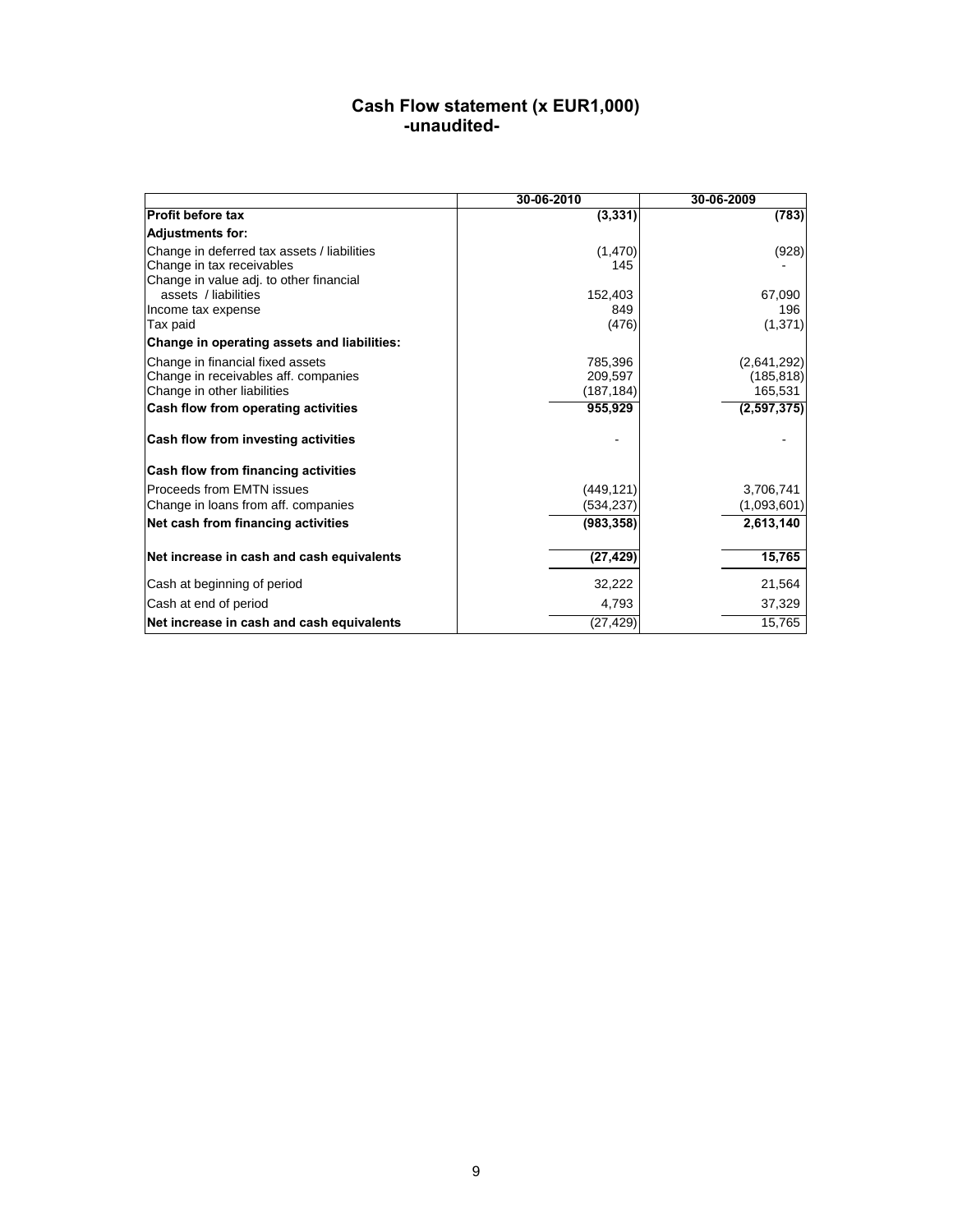#### **Notes to the unaudited accounts as at June 30, 2010**

The Interim Report 2010 should be read in conjunction with the audited Financial Report 2009. The accounting principles applied by Daimler International Finance B.V. in the unaudited Interim Report 2010 are the same as those applied in the audited Financial Report 2009.

#### **1 Financial fixed assets**

#### Loans to affiliated companies:

The financial fixed assets stated in the balance sheet are intercompany receivables and are carried at amortized cost.

Recognized financial assets designated as hedged items in qualifying fair value hedge relationships are adjusted for changes in fair value attributable to the risk being hedged.

The interest rate of the loans to affiliated companies is in conformity with the groupwide intercompany pricing policy ensuring at arm's-length conditions.

Loans to affiliated companies for a total amount of EUR 1,960 million (2009: EUR 2,180 million) are denominated in a currency other than Euro for which the Company has entered into foreign exchange contracts to hedge foreign currency risks as far as they are not back-to-back. The valuation of the loans is determined based on the rate of exchange as of reporting date.

The fair value of the loans to affiliated companies per June 30, 2010 is EUR 10.630 billion (2009: EUR 11.475 billion).

#### **2 Other financial assets and liabilities**

The fair values of the derivatives are as follows:

| $(x \in 1,000)$      | <b>Assets</b> | <b>Liabilities</b> | <b>Assets</b> | Liabilities |  |
|----------------------|---------------|--------------------|---------------|-------------|--|
|                      |               | 30 June 2010       | 31 Dec. 2009  |             |  |
| Instrument type:     |               |                    |               |             |  |
| Interest rate swaps  | 62,436        | 2.816              | 80.423        | 6,159       |  |
| Cross currency swaps | 39,641        | 156.342            | 53,803        | 31,459      |  |
| <b>Total</b>         | 102,077       | 159,158            | 134.226       | 37,618      |  |

#### **Fair value hedges**

The Company uses interest rate swaps to hedge its exposure to changes in the fair values of its fixed rate loans and advances attributable to changes in market interest rates. Interest rate swaps are matched to specific issuances of fixed rate loans.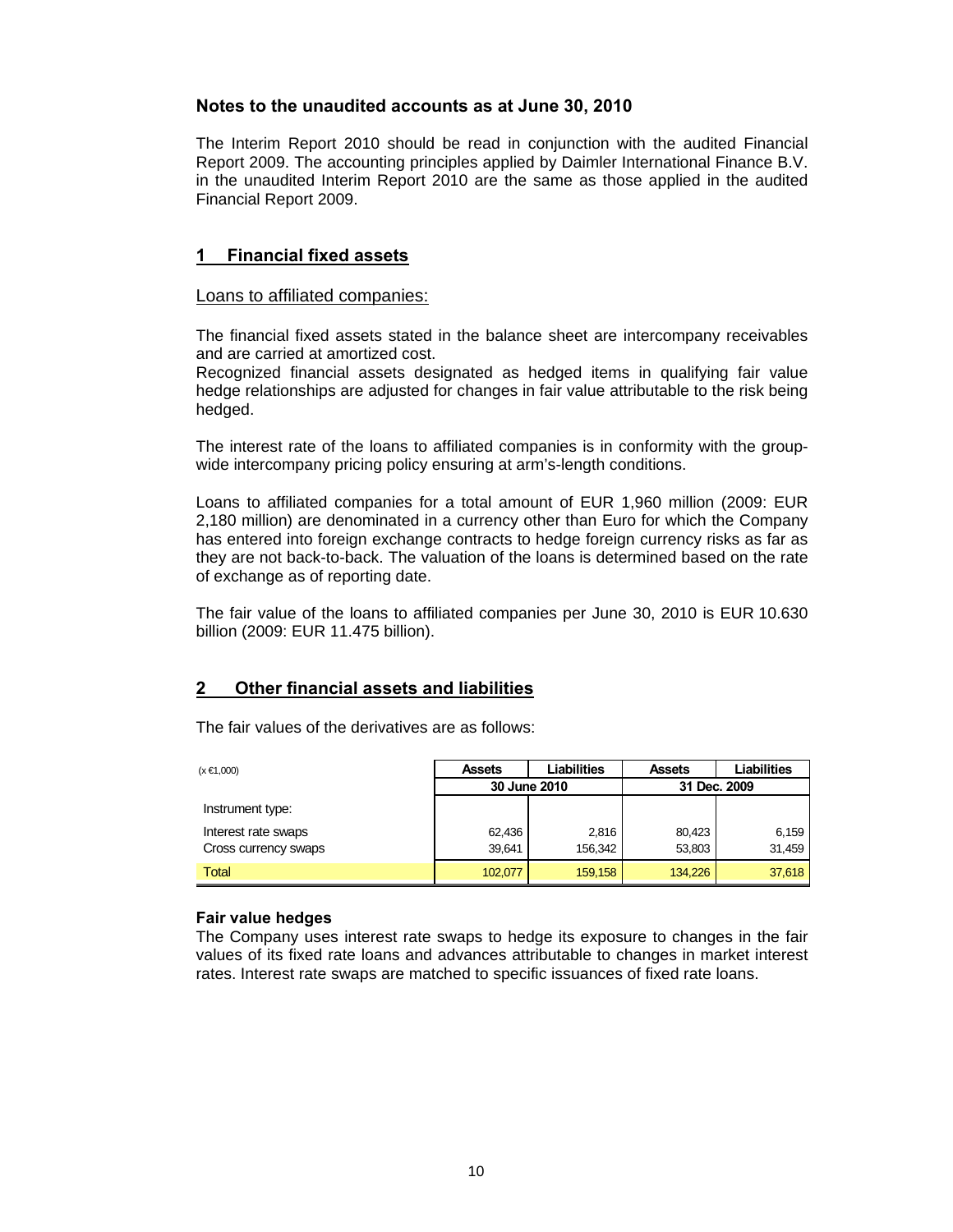The fair values of derivatives designated as fair value hedges are as follows:

| $(000, B \times)$    | <b>Assets</b>            | Liabilities  | <b>Assets</b> | Liabilities |
|----------------------|--------------------------|--------------|---------------|-------------|
|                      |                          | 30 June 2010 | 31 Dec. 2009  |             |
| Instrument type:     |                          |              |               |             |
| Interest rate swaps  | 62,359                   | 2,740        | 80,285        | 5,990       |
| Cross currency swaps | $\overline{\phantom{a}}$ | 7.102        | 25,776        | 572         |
| <b>Total</b>         | 62,359                   | 9,842        | 106,061       | 6,562       |

#### **Cash flow hedges**

The Company uses interest rate and cross-currency swaps to hedge the foreign currency and interest rate risks arising from granting floating rate loans denominated in foreign currencies.

The fair values of derivatives designated as cash flow hedges are as follows:

| $(x \in 1,000)$      | <b>Assets</b> | <b>Liabilities</b> |     | Liabilities  |  |  |
|----------------------|---------------|--------------------|-----|--------------|--|--|
|                      |               | 30 June 2010       |     | 31 Dec. 2009 |  |  |
| Instrument type:     |               |                    |     |              |  |  |
| Interest rate swaps  | 77            |                    | 137 |              |  |  |
| Cross currency swaps | 341           | 37.398             | 362 | 12,645       |  |  |
| <b>Total</b>         | 418           | 37,398             | 499 | 12,645       |  |  |

During 2010 net losses of EUR 1.3 million relating to the effective portion of cash flow hedges were recognized in equity.

The positive fair value of the derivatives for which no hedge accounting is applied (natural hedges) amount up to EUR 39.3 million (2009: EUR 27.7 million). The natural hedges with a negative fair value amount up to EUR 111.9 million (2009: EUR 18.4).

#### **3 Receivables from affiliated companies**

The intercompany receivables consist of interest on financial fixed assets and are due within 1 year.

Receivables from affiliated companies for a total amount of EUR 22.9 million (2009: EUR 29.0 million) are denominated in a currency other than Euro for which the Company has entered into foreign exchange contracts to hedge foreign currency risks.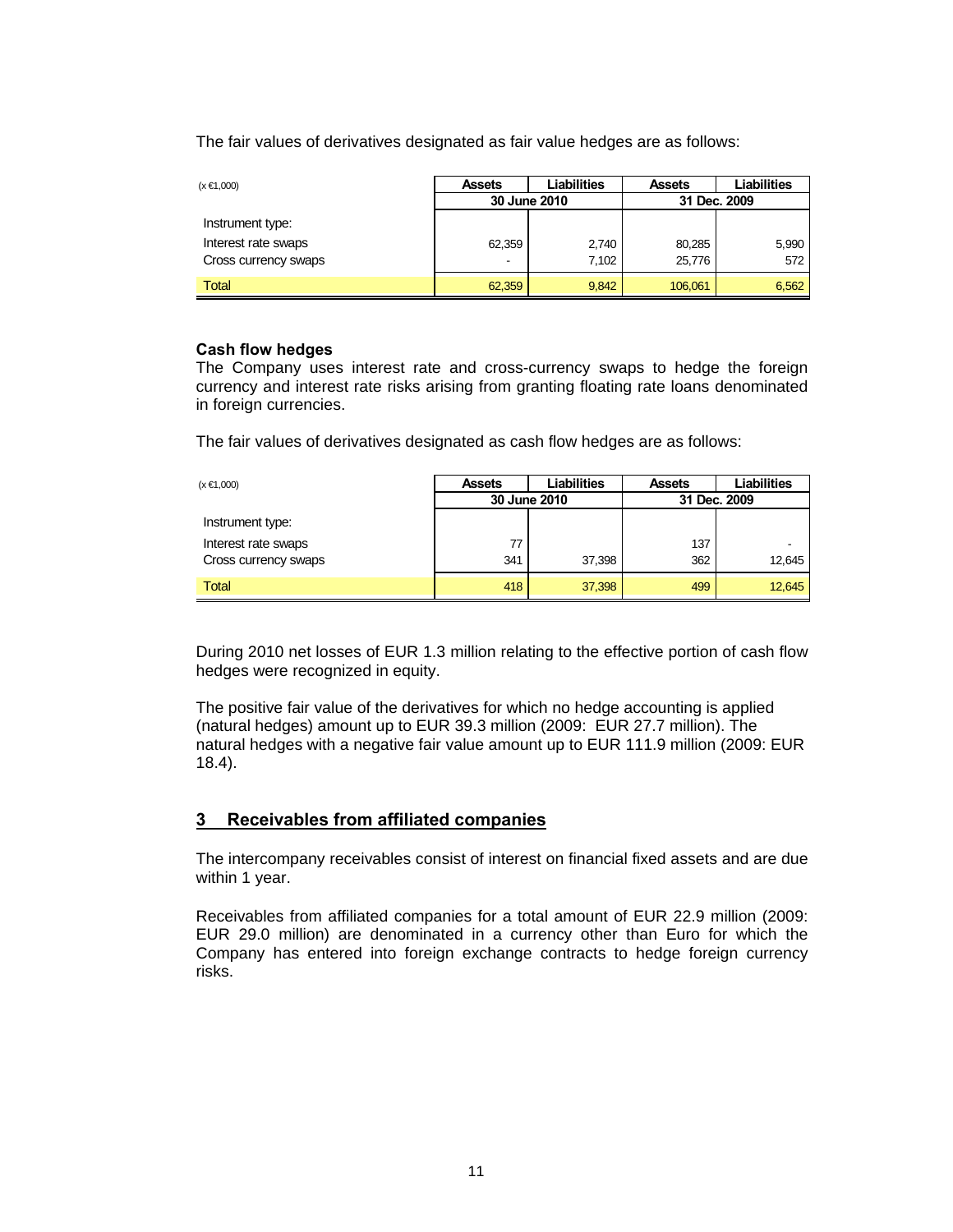#### **4 Deferred tax**

At June 30, 2010, a deferred tax asset of EUR 0.1 million for temporary differences was recognized.

The deferred tax assets / liabilities relate to the tax impact of the temporary differences between commercial and tax profit determination.

The deferrals with a residual term more than 1 year amount to EUR 0.1 million.

Deferred tax assets / liabilities are attributable to the following:

|                                 |         | Re-      | Provi- | Provi-                   | Provi-   | Other | 31       |
|---------------------------------|---------|----------|--------|--------------------------|----------|-------|----------|
|                                 | January | classi-  | sions  | sions                    | sions    |       | December |
| $(x \in 1,000)$                 | 2009    | fication | made   | used                     | released |       | 2009     |
|                                 |         |          |        |                          |          |       |          |
| <b>Valuation of derivatives</b> | (1,603) |          |        | $\overline{\phantom{0}}$ | 235      | -     | (1,368)  |

|                                 |         | Re-      | Addition | Usage | Provi-   | Other | 30   |
|---------------------------------|---------|----------|----------|-------|----------|-------|------|
|                                 | January | classi-  |          |       | sions    |       | June |
| $(x \in 1,000)$                 | 2010    | fication |          |       | released |       | 2010 |
|                                 |         |          |          |       |          |       |      |
| <b>Valuation of derivatives</b> | (1,368) |          | 1,470    |       |          |       | 102  |

#### **5 Tax receivables**

.

The specification is as follows:

| $(x \in 1,000)$      | 30 June 2010   31 Dec 2009 |     |
|----------------------|----------------------------|-----|
| Corporate income tax | 243                        | 388 |
| Total                | 243                        | 388 |

The tax receivable relates to the financial years 2009 and 2010 and will be settled within 1 year.

#### **6 Cash at bank and in hand**

Cash at bank is stated at nominal value and freely disposable.

#### **7 Shareholders' equity**

Summary of movements in shareholders' equity in 2009 and 2010: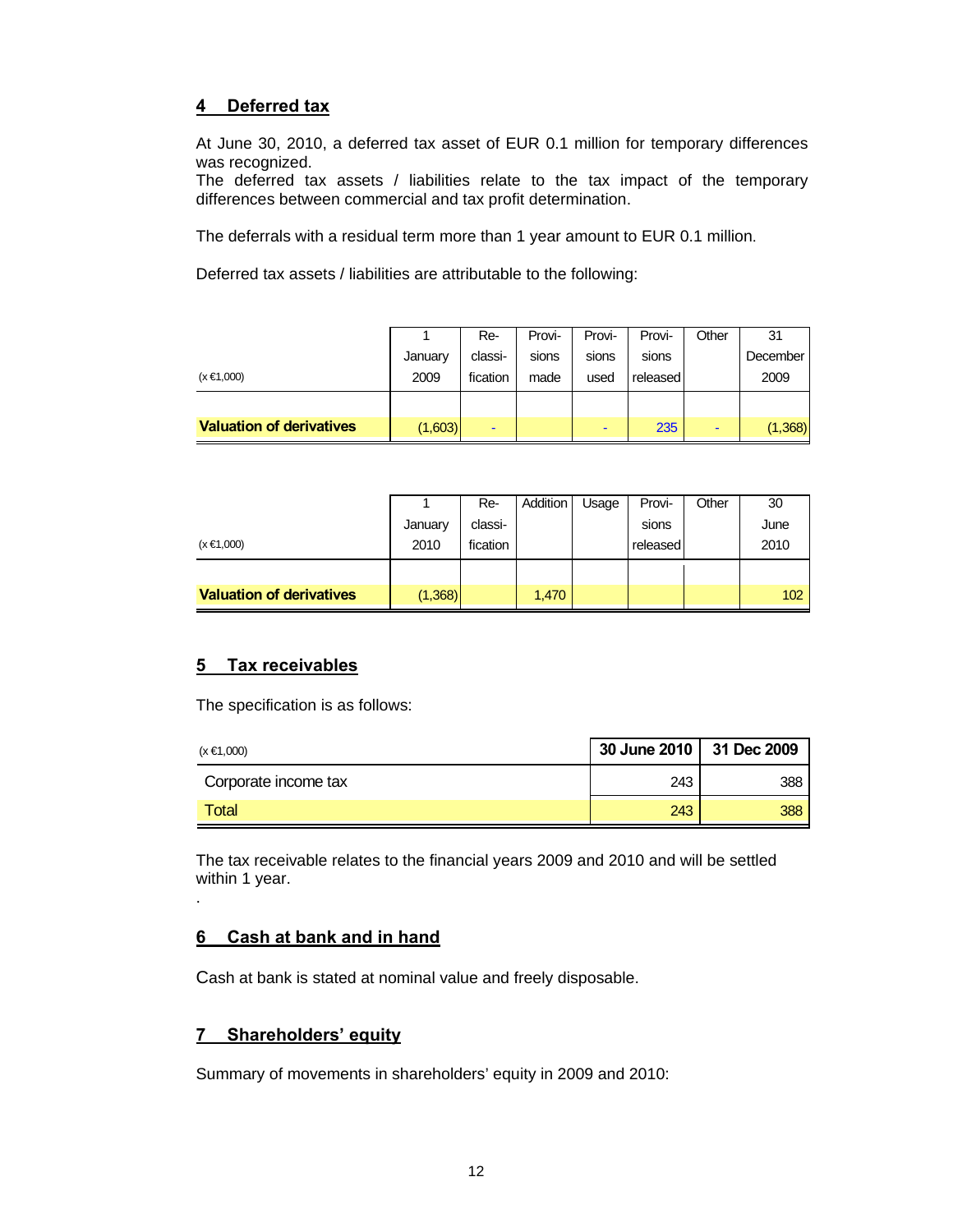|                            | 4              | <b>Profit</b>             | <b>Dividend</b> | <b>Unrealized</b>         | <b>Result for</b> | 31              |
|----------------------------|----------------|---------------------------|-----------------|---------------------------|-------------------|-----------------|
|                            | <b>January</b> | distribu-<br>tion in 2009 | distribu-       | revaluations<br>from cash | reporting         | <b>December</b> |
| $(x \in 1,000)$            | 2009           | for 2008                  | tion in 2009    | flow hedges               | period            | 2009            |
| Share capital:             |                |                           |                 |                           |                   |                 |
| Authorised capital         | 2,500          |                           |                 |                           |                   | 2,500.00        |
| Not issued capital         | (2,000)        |                           |                 |                           |                   | (2,000.00)      |
| <b>Issued capital</b>      | 500            |                           |                 |                           |                   | 500.000         |
| Other reserves *           | 10,962         | 8,809                     |                 |                           |                   | 19,771          |
| Cash flow hedge reserve    | (508)          |                           |                 | 1,414                     |                   | 906             |
| Profit for the year        | 8,809          | (8,809)                   |                 |                           | 1,876             | 1,876           |
| Total shareholders' equity | 19,764         |                           |                 | 1,414                     | 1,876             | 23,052          |

|                            |                | <b>Profit</b> | <b>Dividend</b> | <b>Unrealized</b> | <b>Result for</b> | 30<br>June |
|----------------------------|----------------|---------------|-----------------|-------------------|-------------------|------------|
|                            | <b>January</b> | distribu-     | distribu-       | revaluations      | reporting         |            |
|                            |                | tion in 2010  |                 | from cash         |                   |            |
| $(x \in 1,000)$            | 2010           | for 2009      | tion in 2010    | flow hedges       | period            | 2010       |
| Share capital:             |                |               |                 |                   |                   |            |
| Authorised capital         | 2,500          |               |                 |                   |                   | 2,500.00   |
| Not issued capital         | (2,000)        |               |                 |                   |                   | (2,000.00) |
| <b>Issued capital</b>      | 500            |               |                 |                   |                   | 500,000    |
| Other reserves *           | 19,771         | 1,876         |                 |                   |                   | 21,647     |
| Cash flow hedge reserve    | 906            |               |                 | (1,286)           |                   | (381)      |
| Profit for the year        | 1,876          | (1,876)       |                 |                   | (2,482)           | (2,482)    |
| Total shareholders' equity | 23,052         |               |                 | (1,286)           | (2,482)           | 19,284     |

\* The Other reserves are considered to be legal statutory reserves both in 2009 and 2010. These reserves are not freely distributable to shareholders for the amount of the positive fair values related to the derivatives that are not designated for hedge accounting purposes.

The authorized capital of Daimler International Finance B.V. amounts to EUR 2,500,000 consisting of 5,000 shares with a par value of EUR 500. At June 30, 2010 1,000 shares have been issued and fully paid.

The cash flow hedge reserve comprises the effective portion of the accumulated net change in the fair value of cash flow hedge instruments for hedged transactions that have not yet occurred. In cash flow hedge accounting, the changes in the fair value of derivatives are accounted for in the cash flow hedge reserve. This cash flow hedge reserve is released during the period that the cash flows from the hedged risk are realized.

#### **8 Provisions**

The provisions are related to a stock option plan for employees of Daimler International Finance B.V., which plan is governed by Daimler AG, Stuttgart. This provision was made in accordance with the accounting principles and is calculated by multiplying the fair value of the option per compliance date by the number of shares. The provision will be supplied over the length of validity.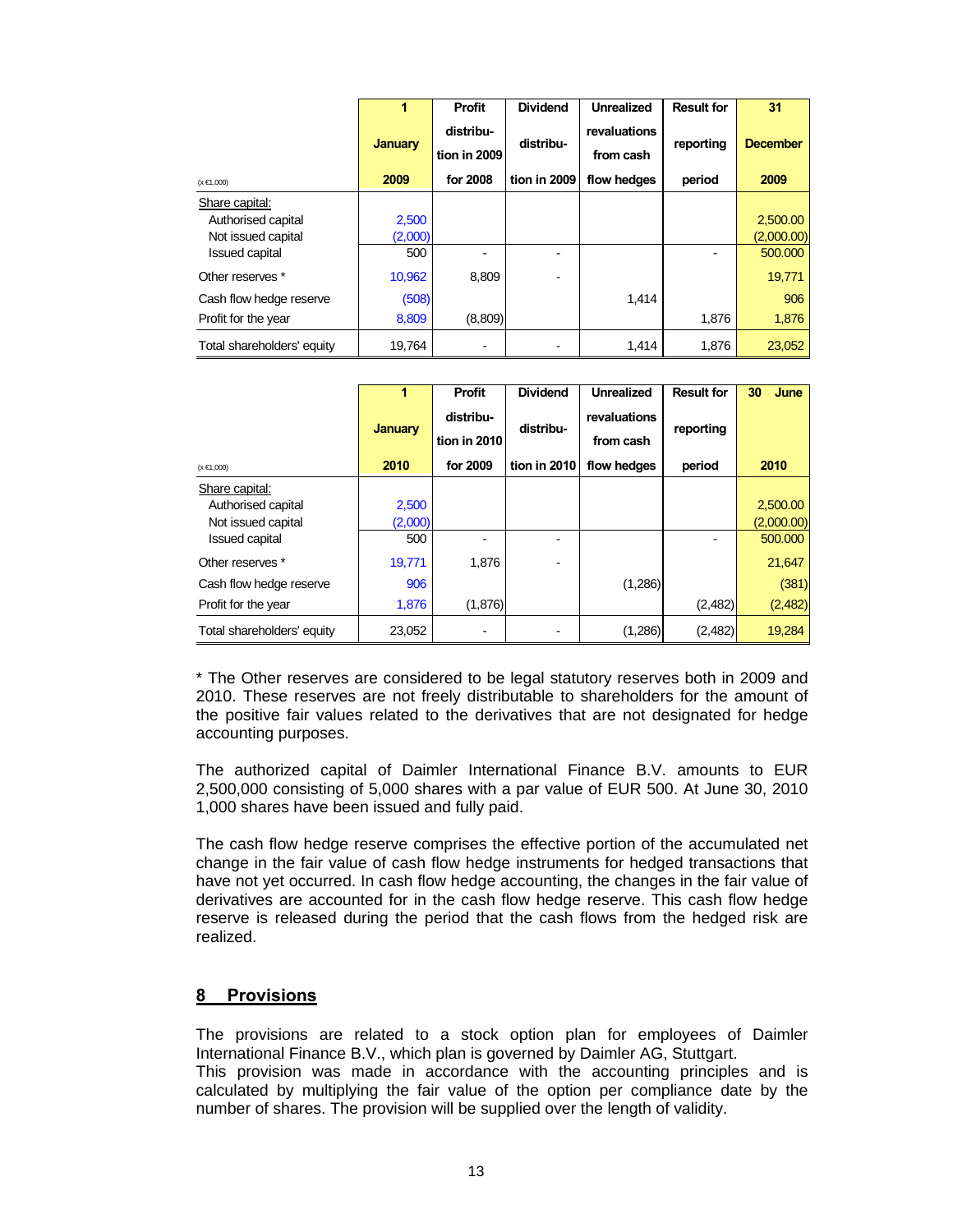#### **9 Short/Long-term liabilities**

Daimler International Finance B.V. obtains funds from the market by issuing corporate bonds/notes under the Euro Medium Term Notes (EMTN) program and obtains funds from affiliated companies by entering into loan agreements. The notes issued under the EMTN program (totaling EUR 8.5 billion) are unconditionally and irrevocably guaranteed by Daimler AG for which the Company pays a guarantee fee.

|                 | Currency   | Nominal interest rate | Date of    | Date of    | Nominal value | Book value |
|-----------------|------------|-----------------------|------------|------------|---------------|------------|
|                 |            |                       |            |            |               |            |
| $(x \in 1,000)$ |            |                       | drawing    | maturity   |               | 30-06-2010 |
| <b>EMTN</b>     | <b>EUR</b> | 3.000%                | 7/17/2009  | 1/18/2011  | 150,000       | 150,094    |
| <b>EMTN</b>     | <b>EUR</b> | 7.000%                | 3/21/2001  | 3/21/2011  | 1,000,000     | 998,556    |
| <b>EMTN</b>     | <b>EUR</b> | 6.875%                | 3/10/2009  | 6/10/2011  | 1,000,000     | 1,004,099  |
| <b>EMTN</b>     | <b>EUR</b> | 3.250%                | 7/13/2009  | 7/13/2011  | 250,000       | 249,779    |
| <b>EMTN</b>     | <b>EUR</b> | 5.875%                | 9/5/2008   | 9/8/2011   | 1,500,000     | 1,546,036  |
| <b>EMTN</b>     | <b>JPY</b> | 3M JPY-Libor+0,70%    | 1/27/2010  | 1/27/2012  | 23.795        | 27,554     |
| <b>EMTN</b>     | <b>USD</b> | 3M USD-Libor+0.95%    | 1/27/2010  | 1/27/2012  | 106,488       | 122,143    |
| <b>EMTN</b>     | <b>EUR</b> | $9.000\%$             | 12/8/2008  | 1/30/2012  | 1,000,000     | 995,406    |
| <b>EMTN</b>     | <b>EUR</b> | 7.750%                | 3/26/2009  | 3/26/2012  | 700,000       | 698,053    |
| <b>EMTN</b>     | <b>AUD</b> | 7.250%                | 11/23/2009 | 11/23/2012 | 61,889        | 70,305     |
| <b>EMTN</b>     | <b>EUR</b> | 7.875%                | 1/16/2009  | 1/16/2014  | 2,000,000     | 1,989,054  |
| <b>EMTN</b>     | <b>EUR</b> | 6.125%                | 9/5/2008   | 9/8/2015   | 750,000       | 744,408    |
| Total           |            |                       |            |            | 8,542,172     | 8,595,487  |

The terms and conditions of outstanding EMTN notes were as follows:

- **◊** The due date of the loans from affiliated companies varies from July 2010 to July 2013. The interest rate of the loans to affiliated companies is in conformity with the group-wide intercompany pricing policy ensuring at arm's-length conditions.
- **◊** Liabilities to affiliated companies for a total amount of EUR 408 million (2009: EUR 728 million) are denominated in a currency other than Euro for which the Company has entered into foreign exchange contracts to hedge foreign currency risks as far as they are not back-to-back. The valuation of the loans is determined based on the rate of exchange as of reporting date.
- **◊** The fair value of EMTN notes and loans per June 30, 2010 is EUR 10.608 billion.

#### **10 Taxation and social security premiums**

The specification is as follows:

| $(x \in 1,000)$                         | 30 June 2010             | 31 Dec 2009 |
|-----------------------------------------|--------------------------|-------------|
| Corporate income tax                    | $\,$                     |             |
| Value-added tax                         | 15                       | 20          |
| Payroll tax and social security charges | $\overline{\phantom{0}}$ | 16          |
| Total                                   | 15                       | 36          |